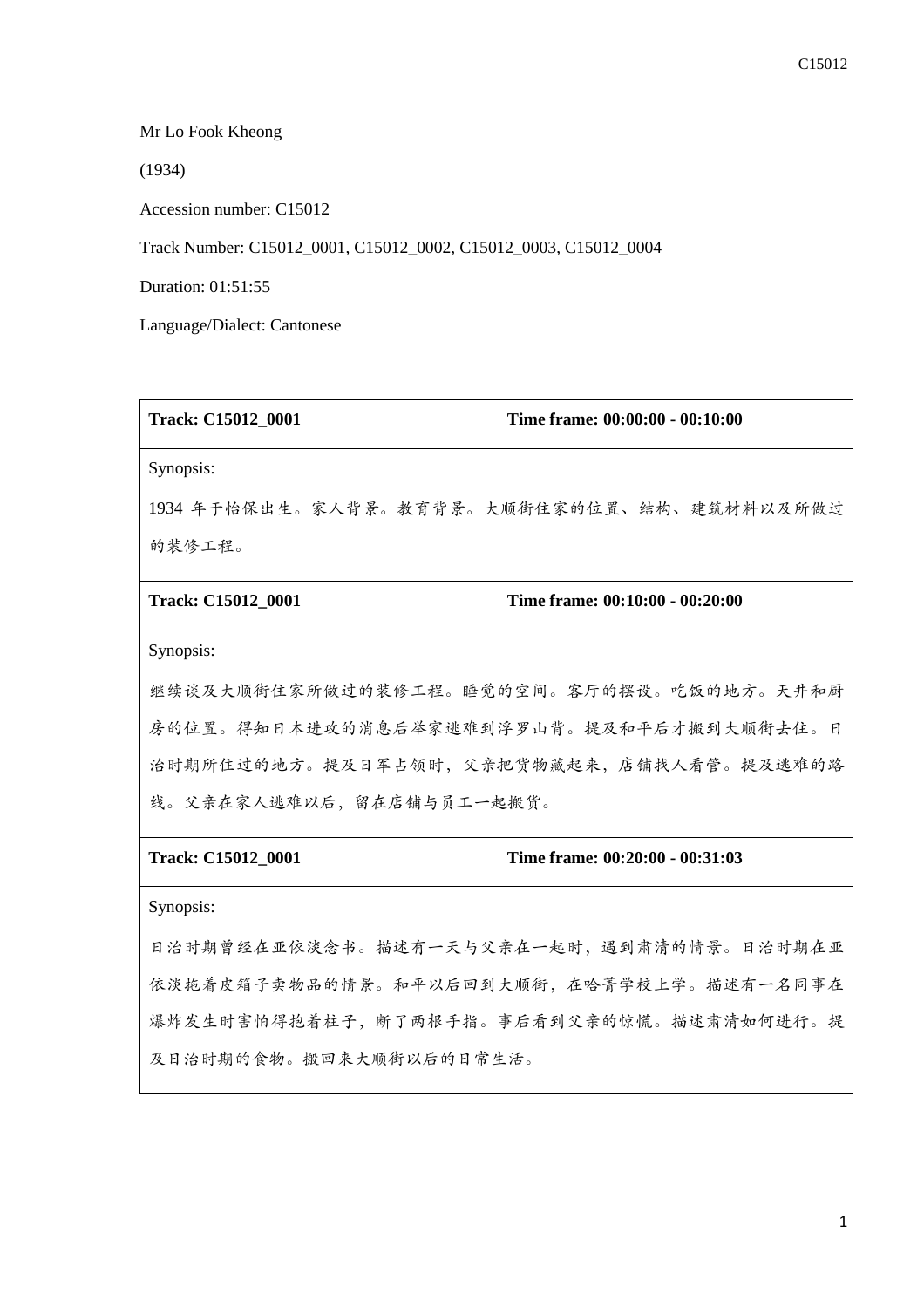| <b>Track: C15012 0002</b> | Time frame: 00:00:00 - 00:10:12 |
|---------------------------|---------------------------------|
|                           |                                 |

Synopsis:

日治结束以后,恢复店铺的生意经营。放学以后的活动。1955 年开始出来工作,当布料推销 员。描述工作范围。工作的交通工具。推销布料的地点。工作的流程。刚开始工作时所请教 的对象。如何学习有关布料方面的知识。在槟城工作了五年以后被调到新加坡去工作。在新 加坡工作的薪资、工作的范围。工作上的挑战。

|  | Track: C15012 0002 |  |
|--|--------------------|--|
|--|--------------------|--|

**Time frame: 00:10:12 - 00:20:07** 

Synopsis:

继续提及工作上的挑战。描述做生意的手法。接到的第一份订单。做生意的手法。工作时的 日常生活。办公室的位置。继续描述工作时的日常生活。推销布的地点。提及布的种类。 1965 年回到槟城工作。解释布的种类。

**Track: C15012\_0002 Time frame: 00:20:07 - 00:31:03**

Synopsis:

解释老人和年轻人的喜好差异。提及比较厚的布以及比较耐用的布。收藏布样品所用的工 具。出外工作时所用的工具。所售卖的布的种类。本身所喜欢穿的布的种类。提及购布的店 名。描述不容易相处的顾客。遇到这些顾客时如何处理。卖布生意成功的关键之处。卖布生 意的旺季。

**Track: C15012\_0003 Time frame: 00:00:00 - 00:10:00**

Synopsis:

工作的时间和活动。卖布生意成功的关键。描述工作背景。1986 年回来接手金铺生意。2000 年把另一间店搬到现址。搬到现址的原因。金铺的创立年份。提及在店里工作的老员工。提 及如今的货比以前多。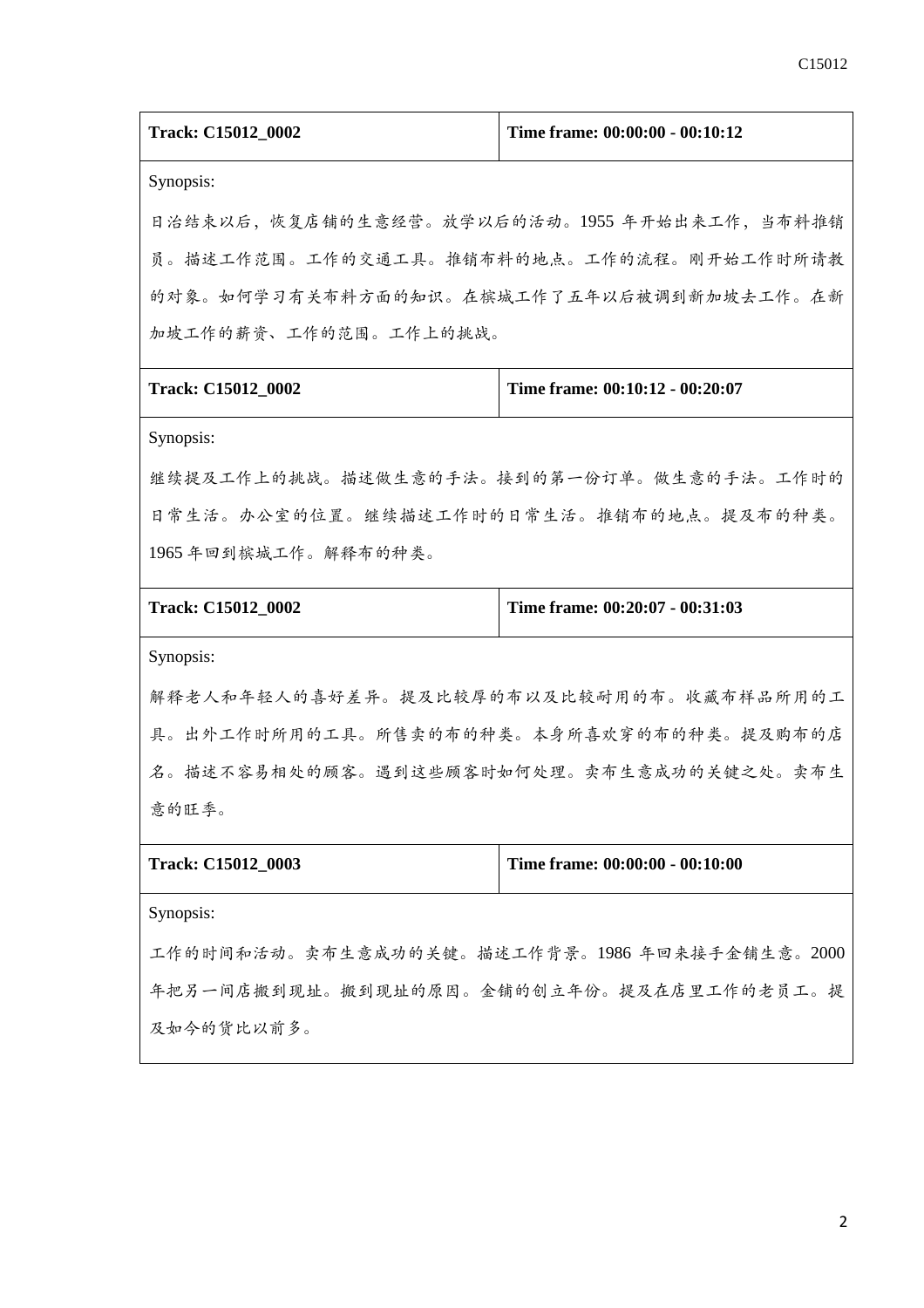| Track: C15012_0003                       | Time frame: 00:10:00 - 00:20:00          |  |  |
|------------------------------------------|------------------------------------------|--|--|
| Synopsis:                                |                                          |  |  |
|                                          | 本身金铺的特别之处。回来接手金铺的原因。把开在吉隆坡的洗衣店交给太太打理,回来槟 |  |  |
|                                          | 城接手生意。接手时所看到的生意情况以及解决方式。目前经营生意的心态。搬到现址后所 |  |  |
| 进行过的装修工作。在金铺所扮演的角色。员工的人数。员工之间的工作分配。      |                                          |  |  |
| Track: C15012_0003                       | Time frame: 00:20:00 - 00:31:03          |  |  |
| Synopsis:                                |                                          |  |  |
| 开店的时间。员工的工作。关店的时间。关店时的工作程序。提及在管理员工方面所注重的 |                                          |  |  |
| 事项。年轻人和老人购买金饰的喜好。金铺的旺季。年轻人和老人购买金饰的喜好。提及中 |                                          |  |  |
| 国人喜欢购买鱼款式的金。多数上门的顾客为熟客的原因。               |                                          |  |  |
| Track: C15012_0004                       | Time frame: 00:00:00 - 00:10:01          |  |  |
| Synopsis:                                |                                          |  |  |
| 实行消费税以后生意下降。店铺休息的日子。提及有朋友从吉隆坡上来买金。生意变差的原 |                                          |  |  |
| 因。如何应对。描述所加入的槟州金钻珠宝商公会。身为主席的职务。公会的常年大会。  |                                          |  |  |
| Track: C15012_0004                       | Time frame: 00:10:01 - 00:18:46          |  |  |
| Synopsis:                                |                                          |  |  |
| 描述曾经在槟城所举办的常年大会。如今经营店铺的心态。为何认为一定要照顾旧员工。对 |                                          |  |  |
| 这门生意的希望。                                 |                                          |  |  |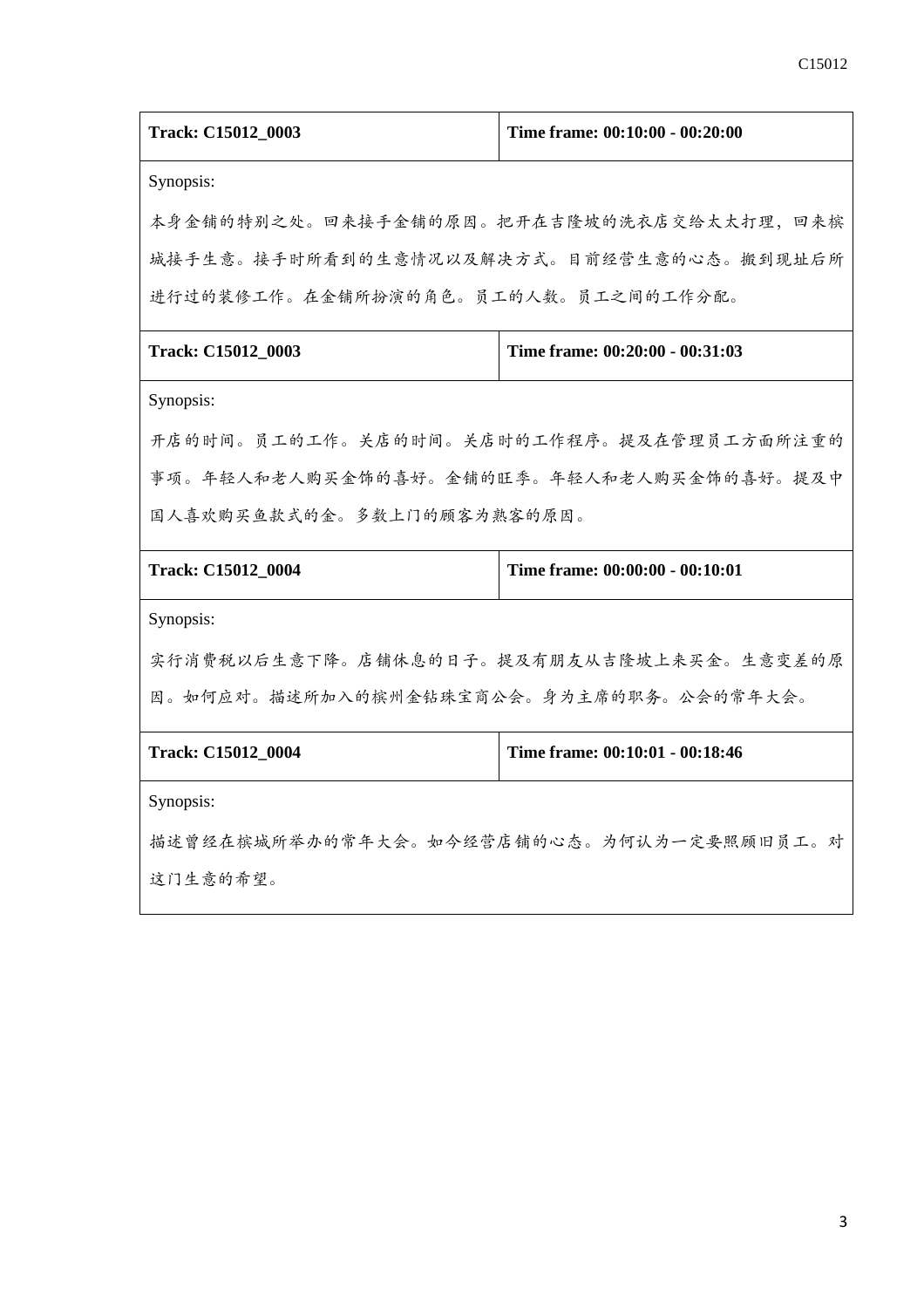## Mr Lo Fook Kheong

(1934)

Accession number: C15012

Track Number: C15012\_0001, C15012\_0002, C15012\_0003, C15012\_0004

Duration: 01:51:55

Language/Dialect: Cantonese

| Time frame: 00:00:00 - 00:10:00<br>Track: C15012_0001                                                                                                              |  |  |  |
|--------------------------------------------------------------------------------------------------------------------------------------------------------------------|--|--|--|
| Synopsis:                                                                                                                                                          |  |  |  |
| Born in Ipoh in 1934. Family background. Education background. The location, structure, building<br>materials and renovation work done for the house in Rope Walk. |  |  |  |
|                                                                                                                                                                    |  |  |  |

| <b>Track: C15012 0001</b> | Time frame: $00:10:00 - 00:20:00$ |
|---------------------------|-----------------------------------|
|                           |                                   |

Synopsis:

Continued with the renovation work done to Rope Walk house. The sleeping space. Decoration in the living room. The dining space. The airwell and kitchen locations. The whole family fled to Balik Pulau when they heard about the Japanese invasion. Mentioned shifting to Rope Walk after the war. Places stayed during the Japanese occupation. Mentioned his father hiding goods and employing people to look after the shop during the Japanese occupation. Mentioned the escape route. His father stayed back to help with the goods shifting together with other employees when the whole family had fled.

|  | <b>Track: C15012 0001</b> |  |
|--|---------------------------|--|
|--|---------------------------|--|

**Track: C15012\_0001 Time frame: 00:20:00 - 00:31:03**

Synopsis:

Studied in Air Itam during the Japanese occupation. Described the *Sook Ching* (purge through cleansing) experienced with his father. Described carrying goods in a leather suitcase for sale in Air Itam during the Japanese occupation. Back to Rope Walk and studied at Hutchings School after the war. Described a colleague who was so frightened that he hugged the pillar when explosion happened, breaking him two fingers. His father's post-explosion consternation. Described how the *Sook Ching* was carried out. Mentioned the food during Japanese rule. His daily life after returning to Rope Walk.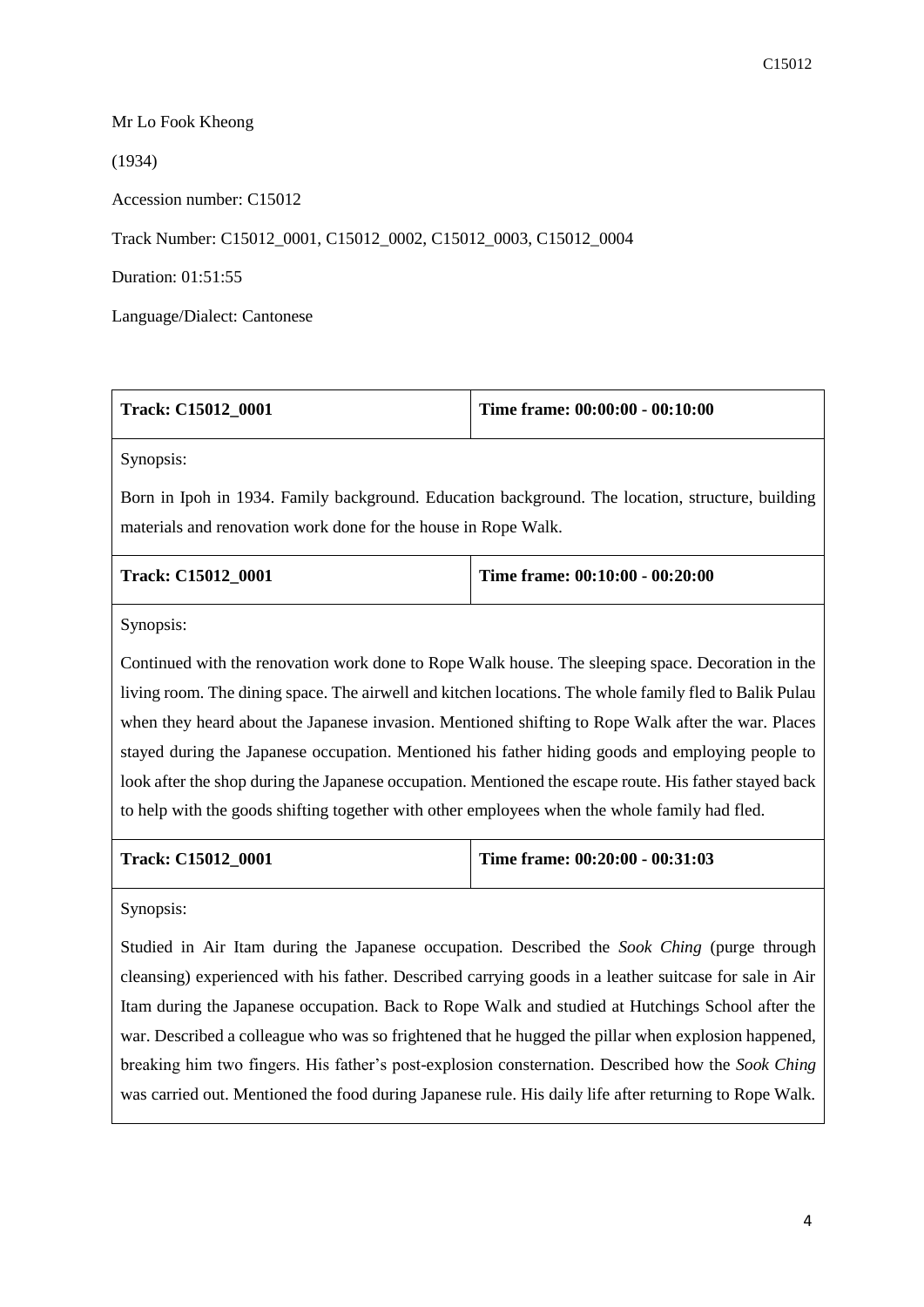| Track: C15012 0002 | Time frame: $00:00:00 - 00:10:12$ |
|--------------------|-----------------------------------|
|--------------------|-----------------------------------|

Synopsis:

The goldsmith shop resumed operation when Japanese rule ended. After-school activities. Worked as a cloth salesman beginning 1955. Described his job scopes. Vehicle for work. The cloth selling locations. Workflow. His consultant when he first started the work. Way to gain knowledge about cloth. Transferred to work in Singapore after working in Penang for five years. Wages and job scopes when working in Singapore. Challenges faced at work.

|  |  | Track: C15012 0002 |  |  |
|--|--|--------------------|--|--|
|--|--|--------------------|--|--|

**Time frame: 00:10:12 - 00:20:07** 

Synopsis:

Continued to mention about challenges faced at work. Described his way of doing business. The first order received. His way of doing business. Daily routine of working life. The office location. Continued describing the daily routine of working life. Cloth selling locations. Mentioned the types of cloth. Back to work in Penang in 1965. Explained the types of cloth.

**Track: C15012\_0002 Time frame: 00:20:07 - 00:31:03**

Synopsis:

Explained the differences between the young and old people's preference. Mentioned the thicker and more endurable cloth. Tools used to keep cloth samples. Tools used when working outside. Types of cloth sold. His selection of cloth for his own clothes. Mentioned names of the purchasers. Described difficult customers. How to deal with them. The key of success for clothing business. The peak season for clothing business.

|  | Track: C15012 0003 |  |
|--|--------------------|--|
|--|--------------------|--|

**Time frame: 00:00:00 - 00:10:00** 

Synopsis:

Working hours and job. The key of success for clothing business. Described his career background. Took over the goldsmith shop in 1986. Moved another shop to the current location in 2000. The reason of doing so. The year of establishment of the goldsmith shop. Mentioned old employees. Mentioned that there are more stocks now than before.